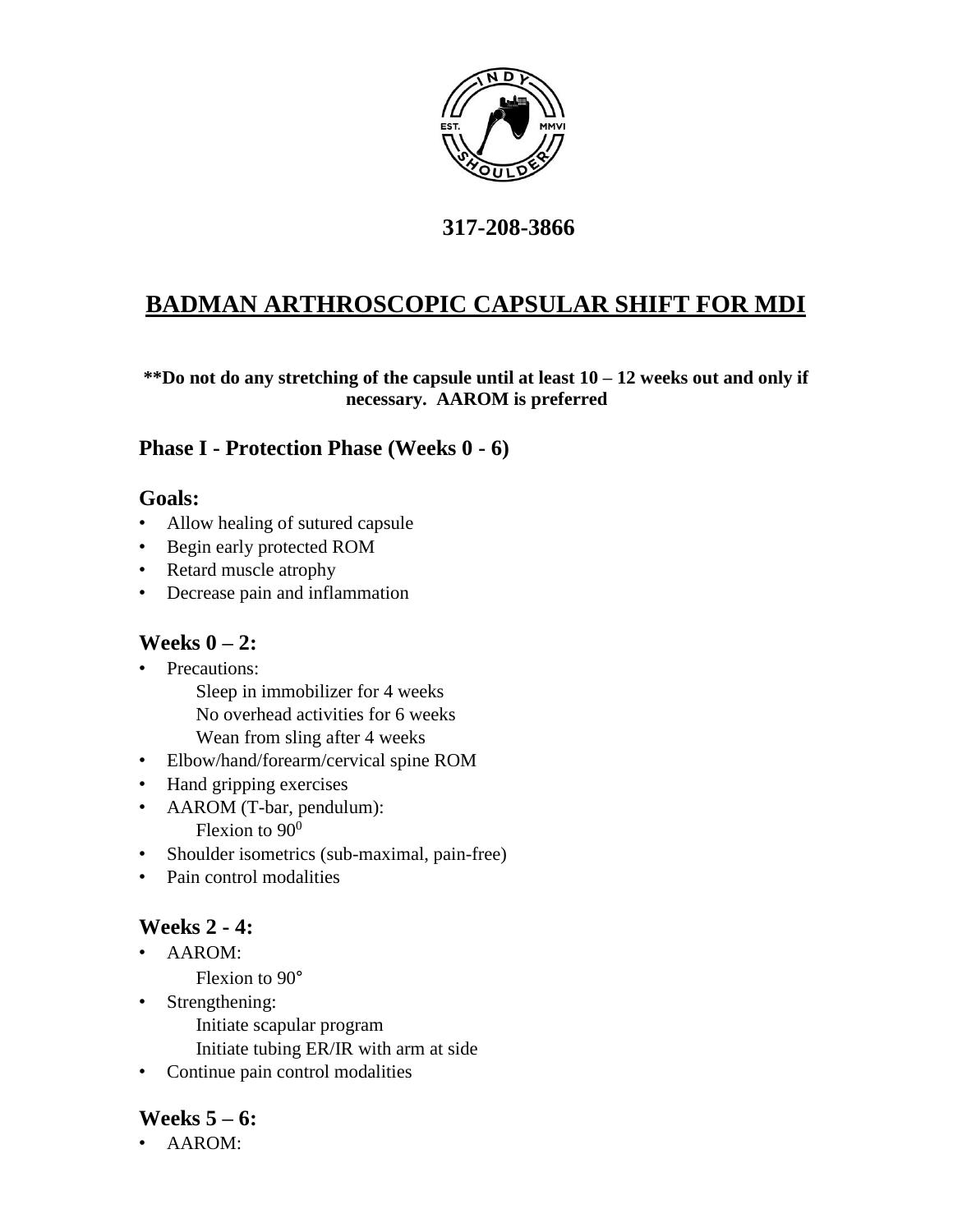

Flexion to 120° ER to 60° at 45° abduction IR to 30° at 45° abduction

• Strengthening:

Initiate light isotonic program below 90° Continue tubing at side and scapular strengthening

## **Phase II - Intermediate Phase (6 - 12 weeks)**

#### **Goals:**

- Full non-painful ROM by 10-12 weeks
- Normalize arthrokinematics
- Increase strength
- Improve neuromuscular control

## **Weeks 7 - 10:**

• AAROM :

Flexion to tolerance

ER/IR to tolerance at 45° abduction

Progress ER/IR to tolerance at 90° abduction

• Strengthening:

Progress isotonic dumbbell program 1#/week if good form Progress scapular strengthening program

## **Weeks 10 – 12:**

- Continue ROM/flexibility exercises
- Begin joint mobilization/stretching and, self-capsular stretches as needed
- Strengthening:

Begin machine exercises for rhomboids, latissimus dorsi, biceps, and triceps Initiate isokinetic IR/ER at modified neutral

## **Phase III- Dynamic Strengthening Phase (12-20 weeks)**

#### **Goals:**

- Improve strength, power, and endurance
- Improve neuromuscular control
- Prepare athlete to begin throwing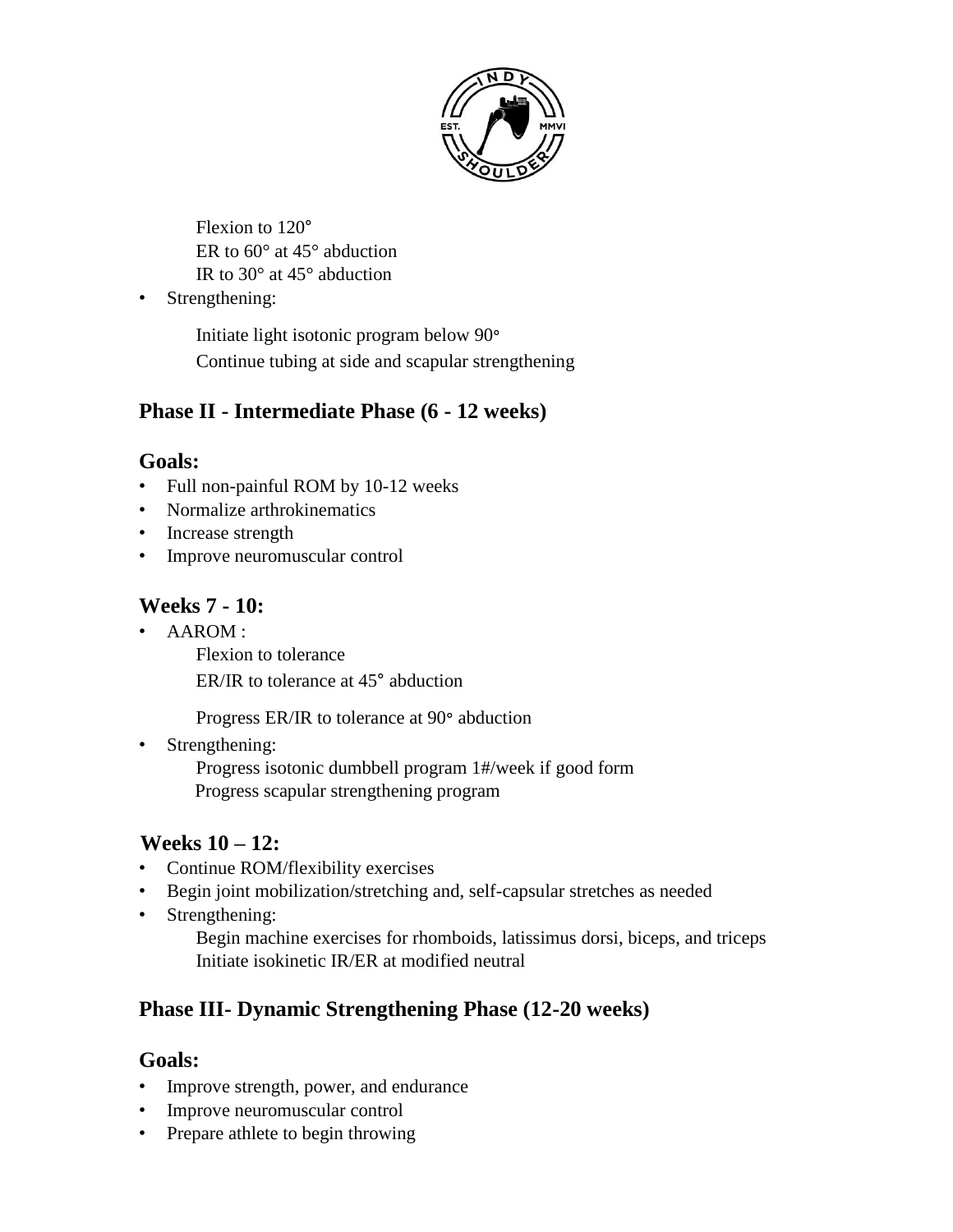

### **Criteria to Enter Phase III:**

- Full, nonpainful ROM (patient must fulfill this criteria)
- No pain or tenderness
- Strength 70% or more of contralateral side

#### **Weeks 12 – 16:**

- Continue flexibility/stretching program
- Strengthening:
	- Continue isotonic dumbbell program
	- Continue isokinetic strengthening at sport specific speeds
	- Diagonal patterns ( and )
	- Initiate closed chain push-up progression
- Initiate plyometric program (begin 2 handed and progress to 1 handed)

## **Weeks 17 – 20:**

- Continue all exercises
- Initiate interval sport program (throwing program)

## **Phase IV - Return to Activity (20-24 weeks)**

#### **Goal:**

• Progressive increase in activities to prepare for full functional return

#### **Criteria to Progress to Phase IV:**

- Full ROM
- No pain or tenderness
- Isokinetic test that fulfills criteria to throw/return to sport
- Satisfactory clinical exam

#### **Weeks 20 – 24:**

- Continue strengthening program
- Continue plyometric program
- Continue interval sport program and progress throwing to off mound
- Gradual return to sport/functional activities